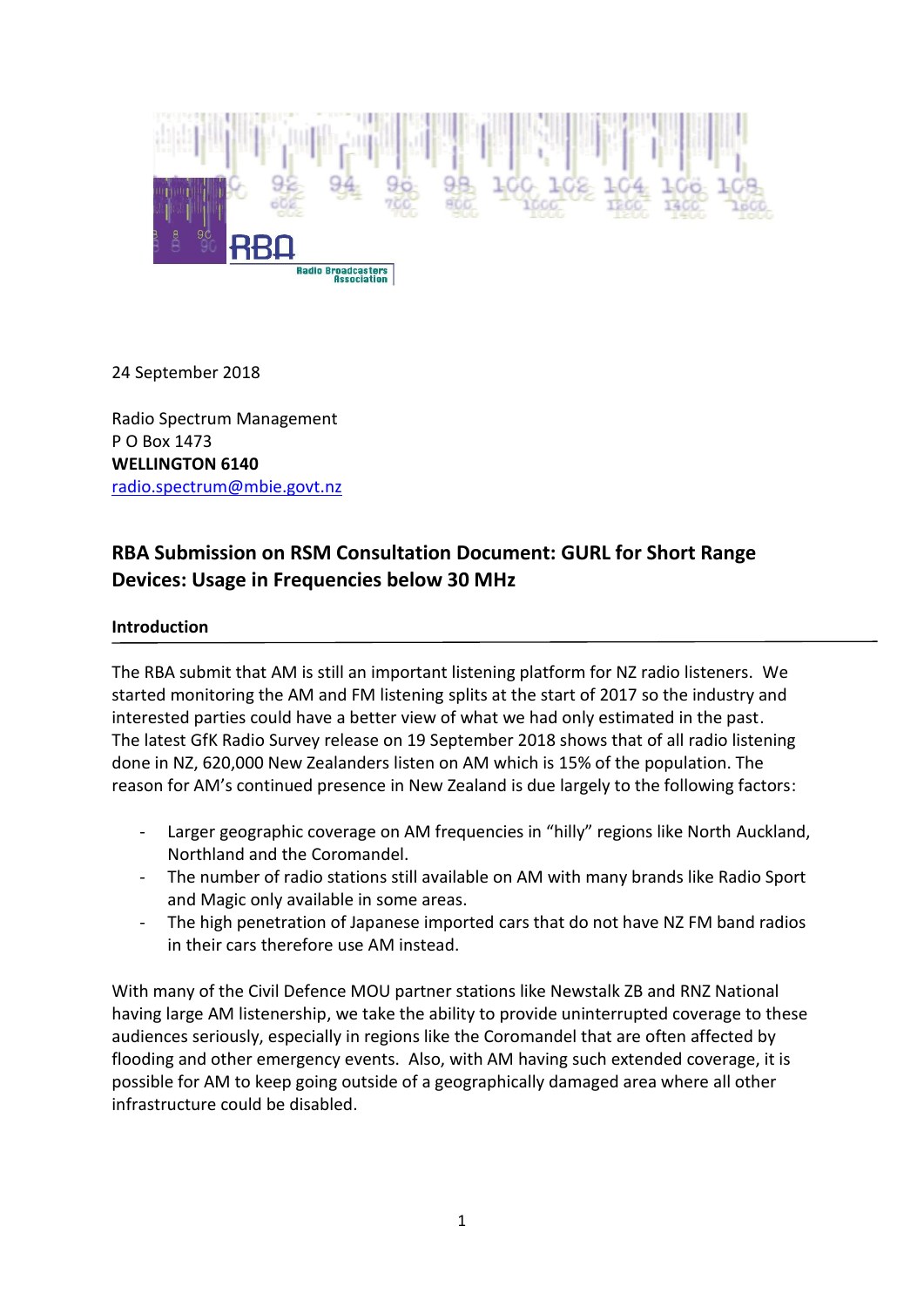## **2.1 WPT Systems**

# **Q1**. *Should other international standards also be considered for equipment conformance in relation to WPT systems?*

 The RBA is comfortable with the existing standards in place for measuring equipment conformance.

# **2.2 Inductive Loop Systems**

# **Q2**. *Should other international standards also be considered for equipment conformance in relation to inductive loop systems below 30 MHz?*

 We would be interested in understanding just what alternatives are available for conformance of Inductive Loop systems operating below 30 MHz.

#### **2.3 Scope**

# **Q3**. *Do you agree that GURL SRD is the most appropriate licensing instrument to permit WPT and inductive loop systems in the frequencies below 30 MHz?*

 We oppose the use of the GURL SRD as a licensing instrument for WPT and Inductive Loop systems.

 In fact, the RBA opposes the very existence of the GURL operating in or adjacent to frequency ranges where valuable assets (AM and FM broadcast frequencies) operate.

 We consider the principle where the GURL allows use of spectrum without any public record or personal responsibility objectionable given the regulations and license fees paid by broadcasters.

# **Q4**. *Do you agree that the proposed actions would sufficiently cover the new usages for WPT and inductive loop systems?*

No, we do not believe the proposed actions provide enough protection to interference.

 We consider an alternative approach would be to reduce the power output of the Inductive Loop Chargers from current permitted levels.

# **3.0 Issues with permitting inductive loop systems in 0.1485-30 MHz**   **Q5**. *Are there any other usages in the frequency range 0.1485-30 MHz that have been omitted from the scope of this technical consultation?*

 We are unaware of any omissions, but as with Q3 because operation in the GURL without adequate record of use is permitted, how can we be sure all usage is captured.

### **4.1 Analysis – Coexistence study between inductive loop systems and radio licences in frequencies below 30 MHz**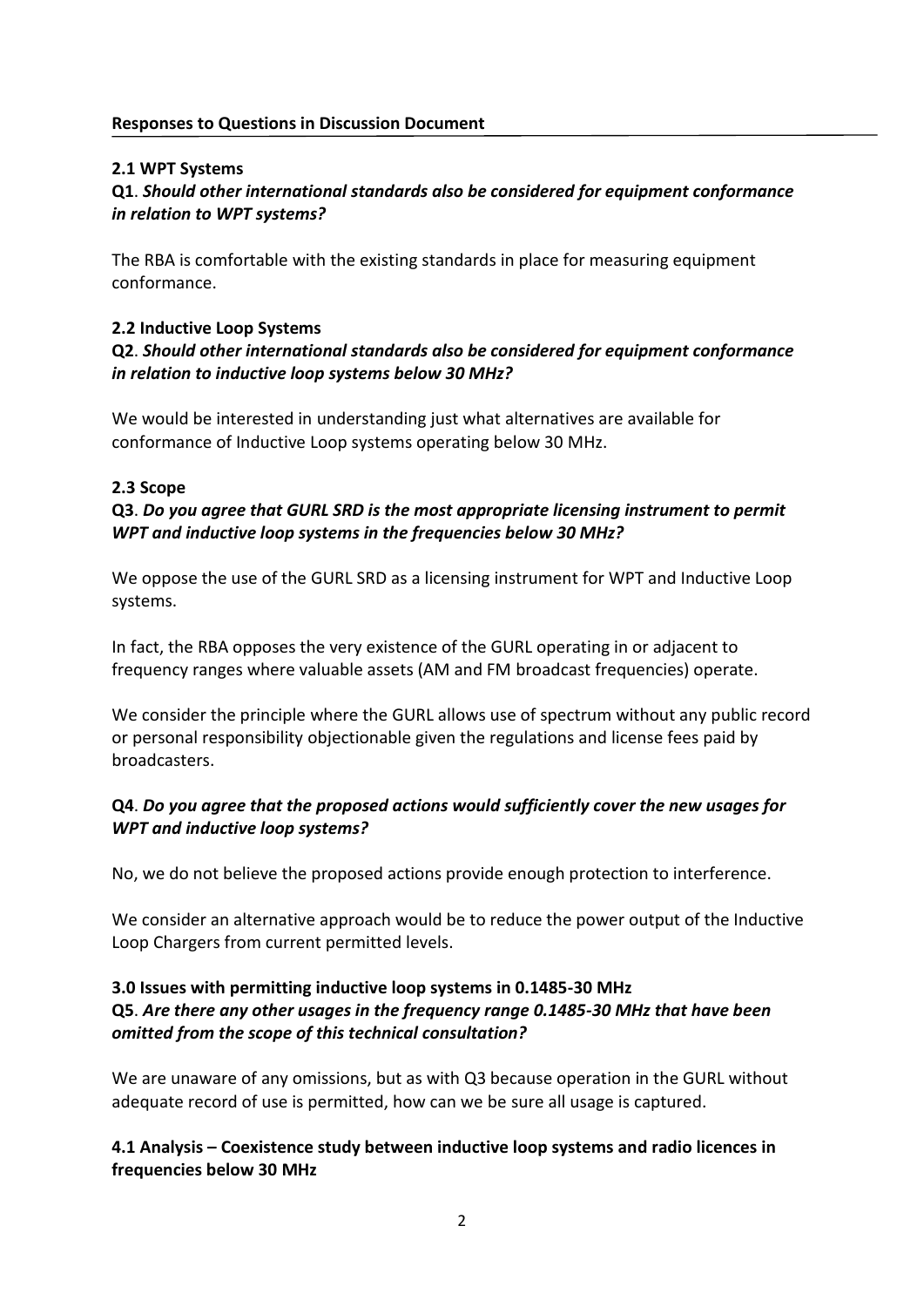## **Q6***. Do you agree with the use recommendation ITU-R SM.2028 for assessing technical compatibility between inductive loop systems and radio licences in frequencies below 30 MHz?*

We have no problem with the use of ITU-R SM.208 being used as an assessment tool.

## **4.2 Results**

 **Q7**. *Do you agree with the results of technical compatibility between inductive loop systems and radio licences in frequencies below 30 MHz? If not, what other assessments should the Ministry consider?* 

In a perfect world then yes, the results of the Technical Compatibility are very valid.

 However normal household use, it would be expected most Inductive Chargers would normally be within a 10M proximity of receivers.

 Consideration should also be given to heavily populated inner-city apartment dwellings where interference from adjacent properties is a distinct probability.

 Given these considerations and the Discussion Document's calculations, we submit that the use of Inductive Loop Chargers is not compatible with AM broadcast radio licences.

# **5.2 Results of Analysis – Coexistence study: Inductive loop systems and spectrum licences in AM band 0.521-1.612 MHz**

 **Q8.** *Do you agree with the results of technical compatibility between inductive loop systems and spectrum licences in the AM band 0.521-1.612 MHz? If not, what other assessments should the Ministry consider?* 

Yes, we agree with the results of the compatibility study and note the following.

The RAM's calculations provided in the document show the MPIS on broadcast AM licences will be exceeded by 0.5dB if devices are within a 10M proximity. We feel this should not be tolerated.

 Further, if the RSM believes it is appropriate to permit interference to AM licences, then acknowledgement should be provided when licences are sold. This should mention interference to AM signals can only occur with the agreement of the licence owners or if not, compensation by way of acknowledgement of interference should be provided.

 The RBA would expect RSM to carry out compliance action in the event of interference to a right holder. In our view this would be extensive if the proposal is implemented.

#### **6.0 Proposals**

#### **Q9**. *Do you agree with the proposed changes to GURL SRD and Radio Standards Notice?*

 The RBA struggle to agree with any use of the GURL that cause interference to broadcast licences. The document already states that AM broadcast is susceptible to "urban"